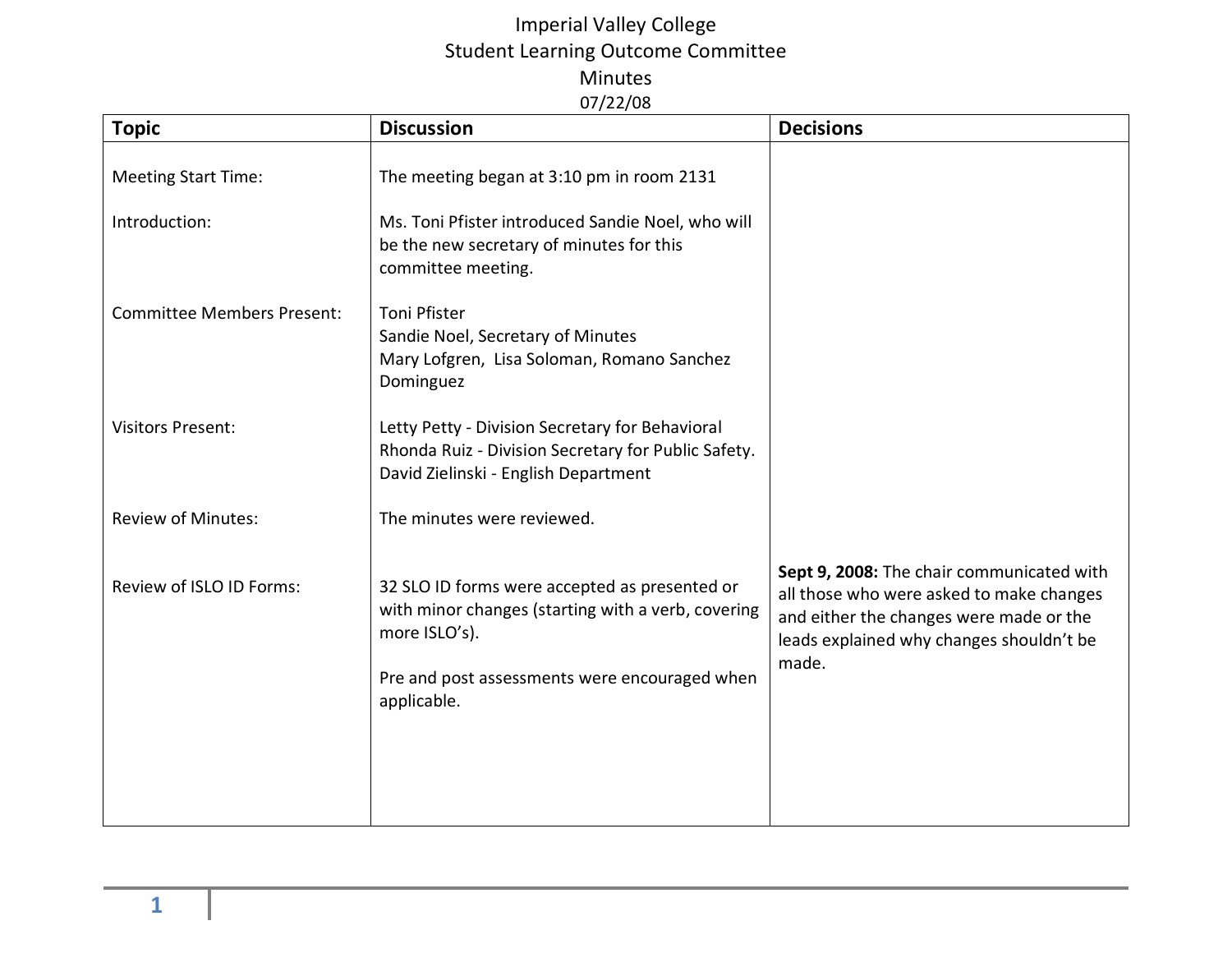| <b>Topic</b>            | <b>Discussion</b>                                                                                                                                                                                                                                                                                                                                                                            | <b>Decisions</b> |
|-------------------------|----------------------------------------------------------------------------------------------------------------------------------------------------------------------------------------------------------------------------------------------------------------------------------------------------------------------------------------------------------------------------------------------|------------------|
| Institutional SLO's:    | Toni stated that there will be further discussions<br>on what ISLO's mean to IVC as the committee<br>progresses over the next year.                                                                                                                                                                                                                                                          |                  |
|                         | Toni distributed a sample copy of another<br>college's Institutional Education Goals for<br>Institutional Student Learning Outcomes to<br>review. She stated that there will be a forum<br>(maybe on the IVC SLO web site for others to add<br>their comments in hopes to get a college global<br>view. The committee hopes to update the ISLO<br>definitions by the end of the school year. |                  |
|                         | It was discussed if IVC should have their own<br>Institutional Education Goals for Student Learning<br>Outcomes. All those present agreed that IVC<br>should make up their own goals.                                                                                                                                                                                                        |                  |
| <b>Goal Attainment:</b> | Toni reminded those present that all divisions<br>need to complete 50% of SLO ID forms by Sept 30,<br>2008 & the other 50% by March 15, 2009.                                                                                                                                                                                                                                                |                  |
| <b>New Topics:</b>      | No new topics were discussed.                                                                                                                                                                                                                                                                                                                                                                |                  |
| Meeting Adjourned:      | The meeting was over at 4:05 pm.                                                                                                                                                                                                                                                                                                                                                             |                  |